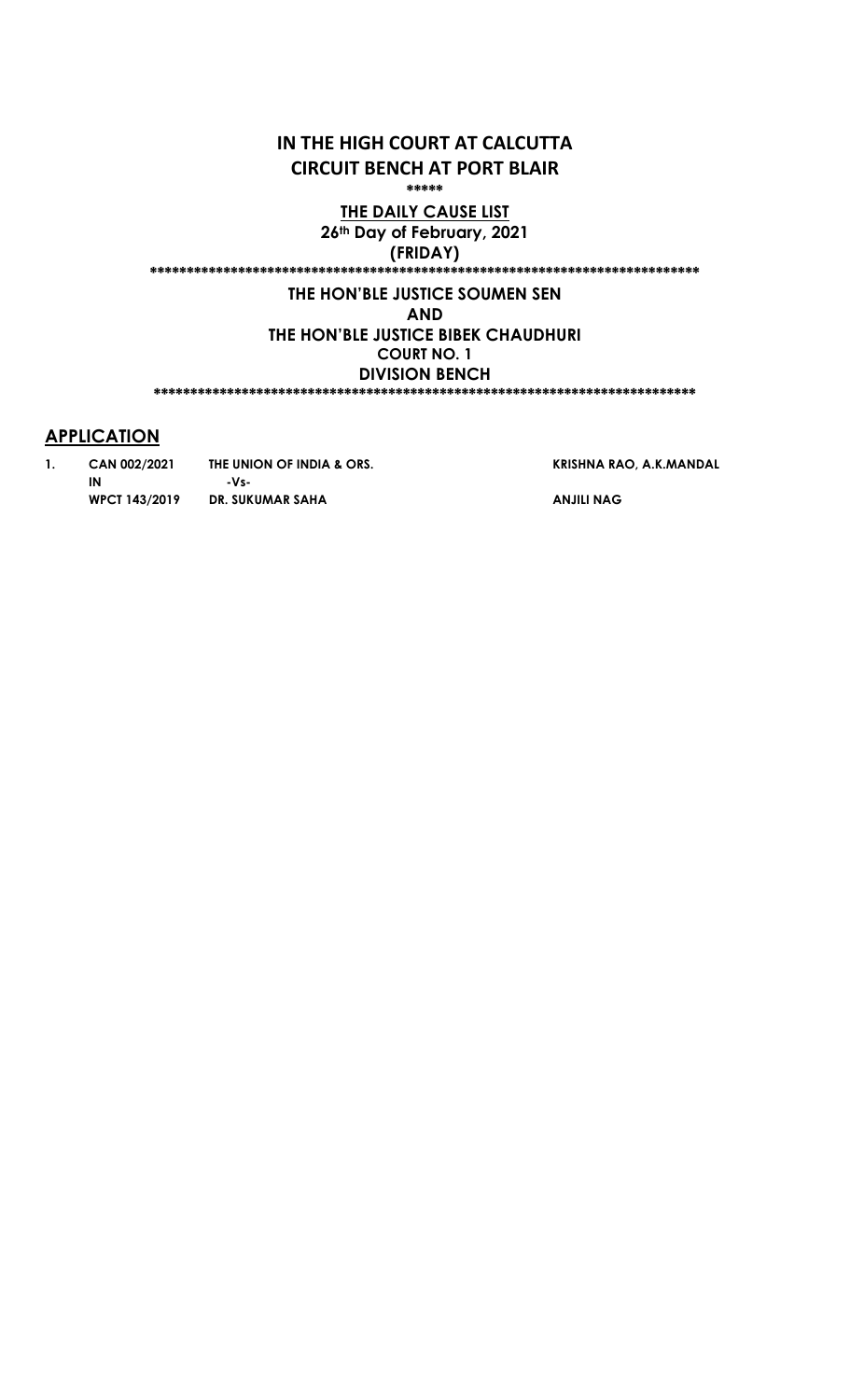# IN THE HIGH COURT AT CALCUTTA CIRCUIT BENCH AT PORT BLAIR

\*\*\*\*\*

#### **THE DAILY CAUSE LIST** 26th Day of February, 2021

(FRIDAY)

### \*\*\*\*\*\*\*\*\*\*\*\*\*\*\*\*\*\*\*\*\*\*\*\*\*\*\*\*\*\*\*\*\*\*\*\*\*\*\*\*\*\*\*\*\*\*\*\*\*\*\*\*\*\*\*\*\*\*\*\*\*\*\*\*\*\*\*\*\*\*\*\*\*\*\*\*\*\*\*\*\*

#### THE HON'BLE JUSTICE SOUMEN SEN COURT NO. I SINGLE BENCH

\*\*\*\*\*\*\*\*\*\*\*\*\*\*\*\*\*\*\*\*\*\*\*\*\*\*\*\*\*\*\*\*\*\*\*\*\*\*\*\*\*\*\*\*\*\*\*\*\*\*\*\*\*\*\*\*\*\*\*\*\*\*\*\*\*\*\*\*\*\*\*\*\*\*\*\*\*\*\*\*\*

#### ARBITRATION MATTERS

|    | AP 010/2020<br>(Pt. Hd.) | M/S SURENDRA INFRASTRUCTURE PVT. LTD.<br>-Vs-                                              | <b>RAJINDER SINGH. T.K.DAS</b>         |
|----|--------------------------|--------------------------------------------------------------------------------------------|----------------------------------------|
|    |                          | THE ENGINEER-IN-CHIEF & ORS.                                                               | <b>TULSI LALL</b>                      |
| 2. | AP 002/2021              | <b>M/S PRASUR ELECTRICAL &amp; ENGINEERING CO.</b><br>-Vs-<br>THE ENGINEER-IN-CHIEF & ORS. | <b>RAJINDER SINGH, TAPAN KUMAR DAS</b> |

### **MOTION**

| 3.  | CO 046/2019<br>(Pt. Hd.) | M/S OCEAN BLUE BOATING PRIVATE LIMITED<br>$-Vs-$                                       | K.M.B.JAYAPAL, G.MINI     |
|-----|--------------------------|----------------------------------------------------------------------------------------|---------------------------|
|     |                          | THE ESTATE OFFICER                                                                     | <b>ANJILI NAG</b>         |
| 4.  | WP 139/2020<br>(Pt. Hd.) | SMT. RITA SIL<br>-Vs-                                                                  | ANJILI NAG, SHIPRA MANDAL |
|     |                          | THE ADMINISTRATOR (LIEUTENANT GOVERNOR) & ORS.                                         |                           |
| 5.  | WP 039/2021              | <b>SHRI SIKANDER SINGH</b><br>$-Vs$ -                                                  | ANJILI NAG, SHIPRA MANDAL |
|     |                          | THE SUB REGISTRAR, SOUTH ANDAMAN                                                       |                           |
| 6.  | WP 047/2021              | SHRI NIKUNJA BIHARI MITRA<br>-Vs-                                                      | <b>K.SABIR</b>            |
|     |                          | THE ASSISTANT ENGINEER, ELECTRICITY DEPARTMENT                                         |                           |
| 7.  | WP 056/2021              | SMT.SHASHI PURNIMA<br>-Vs-                                                             | K.M.B.JAYAPAL, G.MINI     |
|     |                          | THE CHIEF SECRETARY & ORS.                                                             | A.K.MANDAL                |
| 8.  | WP 057/2021              | <b>SHRI R.K.BISWAS</b><br>-Vs-                                                         | ANJILI NAG, SHIPRA MANDAL |
|     |                          | THE LIEUTENANT GOVERNOR & ANR.                                                         |                           |
| 9.  | CO 1525/2020             | <b>K.MURUGESAN</b><br>-Vs-                                                             | N.A.KHAN                  |
|     |                          | <b>A.MOHAN</b>                                                                         | K.M.B.JAYAPAL             |
| 10. | WP 072/2020              | <b>SHRI BIRSA MUNDA</b><br>-Vs-                                                        | N.A.KHAN                  |
|     |                          | THE DEPUTY COMMISSIONER & ORS.                                                         | <b>M.P.KAMARAJ</b>        |
| 11. | WP 085/2020              | SMT. SARASWATI SARKAR & ANR.<br>-Vs-                                                   | N.A.KHAN                  |
|     |                          | THE DEPUTY COMMISSIONER & ORS.                                                         |                           |
|     | <b>APPLICATION</b>       |                                                                                        |                           |
| 12. | CAN 048/2020<br>IN       | <b>SHRI G.P.MANI</b><br>-Vs-                                                           | <b>GOPALA BINNU KUMAR</b> |
|     | WP 059/2020              | ANDAMAN NICOBAR ISLANDS INTEGRATED<br>DEVELOPMENT CORPORATION LIMITED (ANIIDCO) & ANR. |                           |
|     | <b>FOR HEARING</b>       |                                                                                        |                           |
| 13. | WP 055/2020<br>(Pt. Hd.) | <b>SHRI DAMODAR PRASAD CHIRANIA</b><br>-Vs-                                            | K.M.B.JAYAPAL, G.MINI     |
|     |                          | THE ANDAMAN & NICOBAR ADMINISTRATION & ANR.                                            | <b>KRISHNA RAO</b>        |

THE ANDAMAN & NICOBAR ADMINISTRATION & ORS.

ANJILI NAG

A.K.MANDAL

14. WP 20297(W)/2019 M/S ARYAN AQUA (INDIA) PVT. LTD. -Vs-